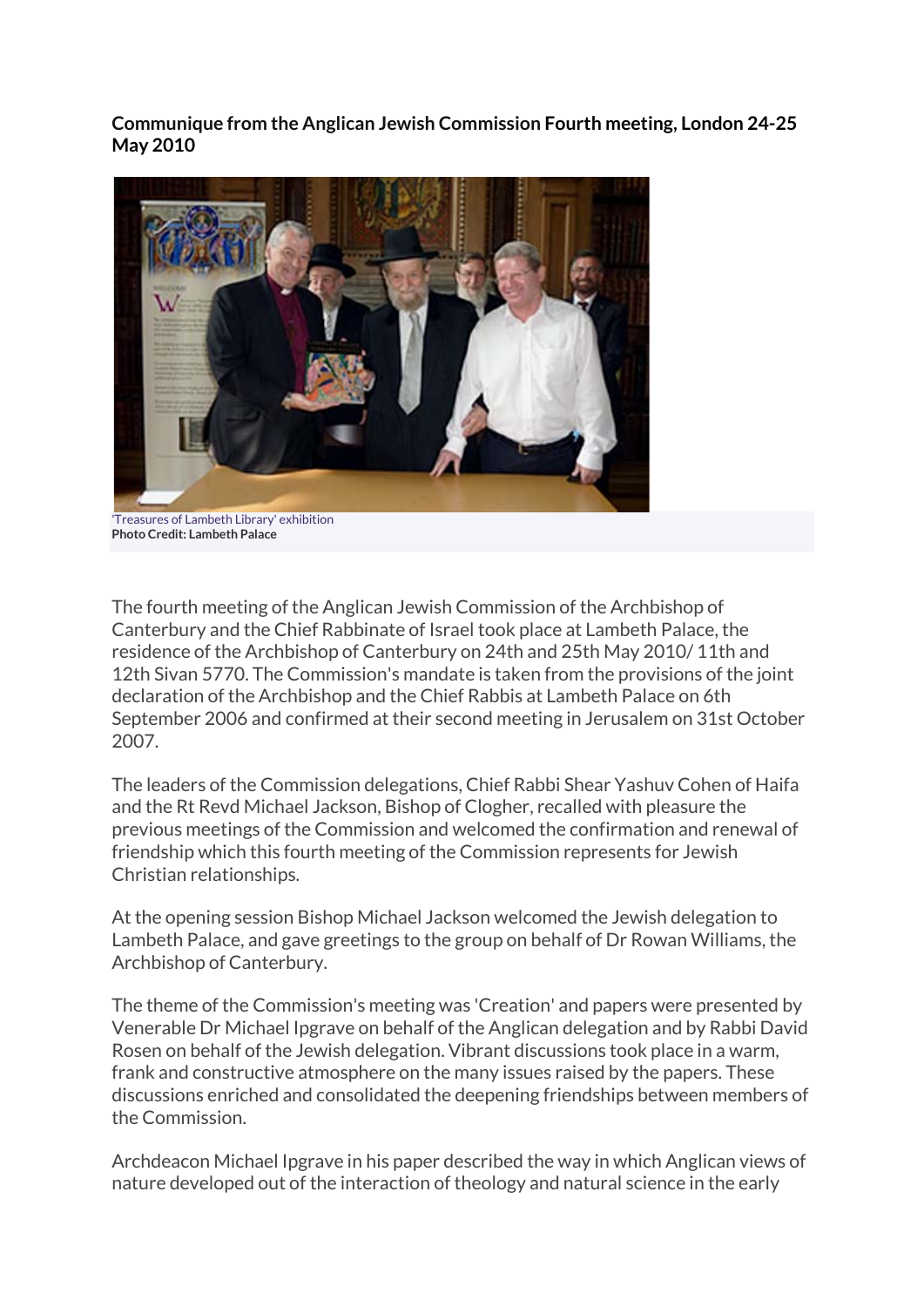seventeenth century. From then onwards, Anglicans have sought to relate the insights of science to the teaching of the scriptures, through motifs such as the liber mundi ('book of the world'), the idea that the cosmos is a series of signs which can be interpreted and read like a book. Creation as a gift of God is entrusted into the care of human beings; Anglicans have variously described this as a language spoken by God, a sacrament conveying his presence, and a responsibility laid on each in their particular context or 'station'. In the current ecological crisis, the faithful exercise of our stewardship of creation raises sharp challenges to all our communities - water politics and animal welfare were two particularly pressing examples. Anglicans could have confidence that their continuing theological tradition, rooted in scripture, had resources to help address these challenges.

Rabbi David Rosen explored Biblical and Talmudic insights into the moral dimensions of creation, based on the dual aspects of God, who is the one both of justice and of mercy. Drawing particularly on the account of creation in Genesis he noted the importance of affirming firstly the divine ownership of creation, and then the nature of humanity as the summit of creation. This leads in turn to human responsibility to care for and preserve creation. Rabbi Rosen emphasised the concept of Bal Tashchit, the prohibition against wanton destruction (based on Deuteronomy 20.19-20) which was expanded by the sages to include waste and over indulgence. He concluded by drawing attention to the key role of the Sabbath in ensuring the valuing and sustaining of creation.

While being enhanced by the particular perspectives of each tradition, the Commission noted the degree of confluence between the two papers. They wished to draw the attention of their respective religious communities to the importance of upholding the integrity of creation, and the need for responsible human stewardship and sustainable development within our world.

The Commission's meeting in London coincided with a reception given by Sir Sigmund Sternberg at the offices of the Board of Deputies of British Jews in honour of Rabbi David Rosen, to mark the award to Rabbi Rosen of the order of the CBE. The event highlighted the importance currently given to developing Jewish-Christian relations in England, and the enthusiasm and commitment of those who were working in this field.

An additional pleasure of the meeting was the privilege of a private viewing at the British Library of a number of significant Jewish and Christian biblical manuscripts, including the famous "Golden Haggadah". The Commission was deeply appreciative of the generosity of Sir Colin Lucas, Chairman of the British Library Board and his colleagues, who had welcomed and hosted the group, spending considerable time and effort to ensure that the visit had been both memorable and informative. A visit to the 'Treasures of Lambeth Library' exhibition at Lambeth Palace itself was also valued, and the Commission expressed their thanks to the Lambeth Librarian.

The Commission members looked forward to the next meeting of the Archbishop and the Chief Rabbis of Israel in London and to the next meeting of the Commission in Jerusalem in 2011.